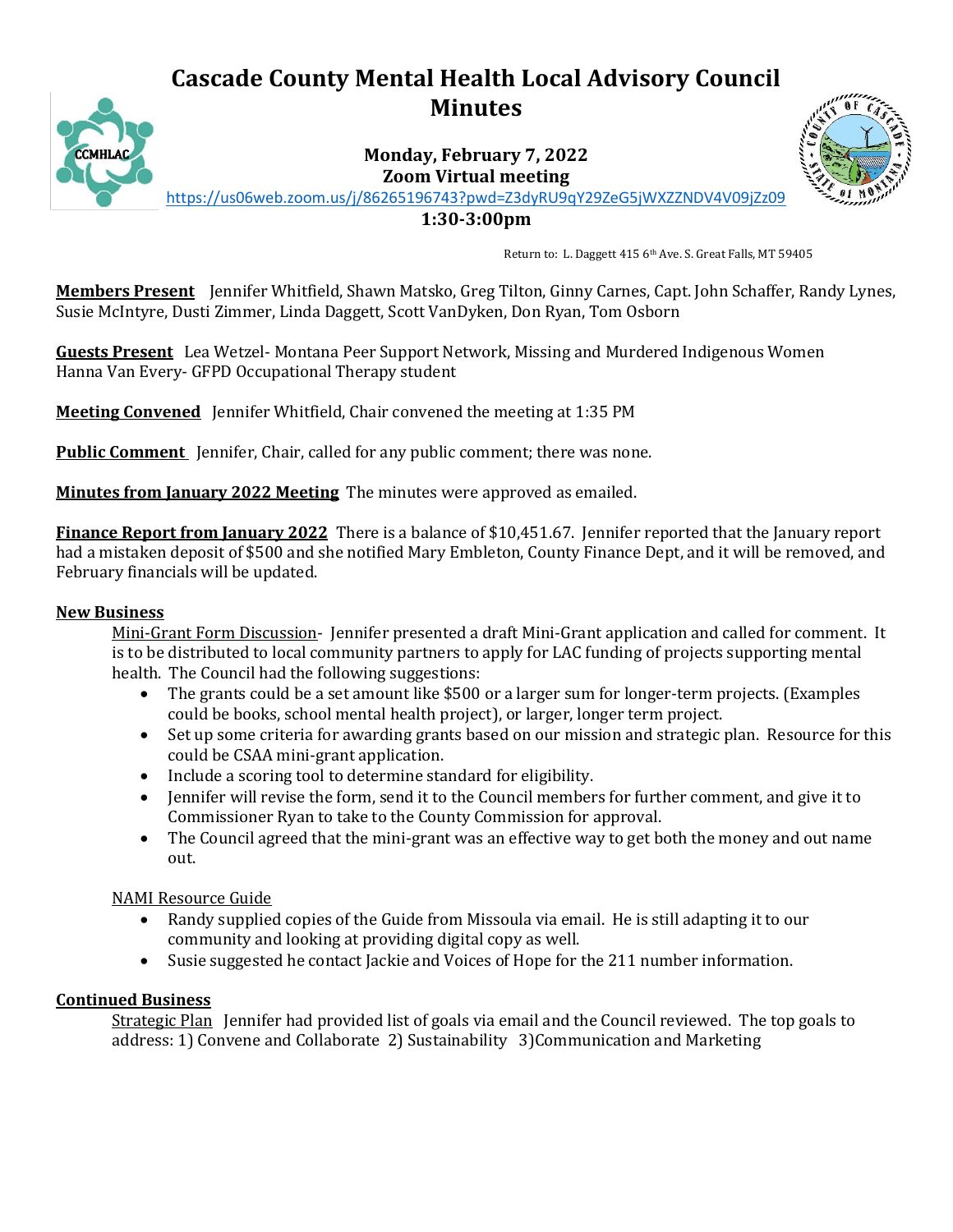- As part of goal 1, Tom announced a new \$103,000 federal Health and Human Services grant from the Administration on Community Living through North Central Independent Living (NCILS).
- The grant aims to expand public health workforce and sunsets in 2024.
- The funds can be contracted out to community organizations impacted by COVID-19 and mental health issues. The Library would qualify since COVID has big mental health impact on clientele.
- Shawn made a motion to allow the LAC to back Tom (NCILS) to sign an Assurance to apply for the grant. Capt. Schaffer seconded the motion and the motion passed. The Assurance needs to be signed by February 11<sup>th</sup> and the grant awarded in March.
- As part of goal 1 and 2, Randy requested the LAC collaborate with NAMI to recruit volunteers and participate in the NAMI walk in the fall. The LAC agreed to be supportive of this and asked Randy to send information that could be distributed on various email list serves and through each organization to expand the reach of NAMI in our community.

Website - Jennifer has not submitted to the County administrator of the LAC website, Bonnie Fogerty, to update and review the website. She asked for support and requested Susie's assistance. Susie agreed to help.

Facebook – Kevin Evensen was not in attendance, so no report on progress on potential providers of maintenance.

## **Representative Reports**

North Central MT – Crisis Intervention Collaborative (NCMT-CIC) Dusti reported:

- There has been pause on CIC progress due to the COVID impacts on Alluvion.
- They are working toward reviving weekly staffing for community youth. Staffing would include those involved in care of a youth (i.e., Detention Center, counselors, school).
- The purpose would be to develop the most effective/appropriate course of action and level of care for each youth on individual basis.
- CIT training is being set for April.

Mobile Response Team- Captain Schaffer reported they are working on streamlining dispatch calls to develop the proper response strategy; when and if to send law enforcement, counselor, or just talk.

Mental Health Court- Capt. Schaffer reported the individual in court is doing very well and they are in line for new candidates.

## Suicide Prevention Committee- No report

CSAA - Jennifer reported:

- She is now a voting member of Central Service Area Authority (CSAA) Board and of the Behavioral Health Advisory Council (BHAC).
- CSAA is planning for Congress in the fall, how to best support the State Hospital, Mental Health First Aid classes, and the mini-grant process.
- Jennifer will forward the minutes to the Council.

MT Peer Network Report- Ginny reported with input from Lea:

- There have been a few uncertified Peer Supporters working in the State prison and this was referred to the Board.
- The Family Committee, Vets Committee, and Justice Committee are working.
- There is a criminal justice training in March
- Trauma-informed workshop is being planned to include all interested parties, not just Peers. Cultural proficiency training is in March/April.